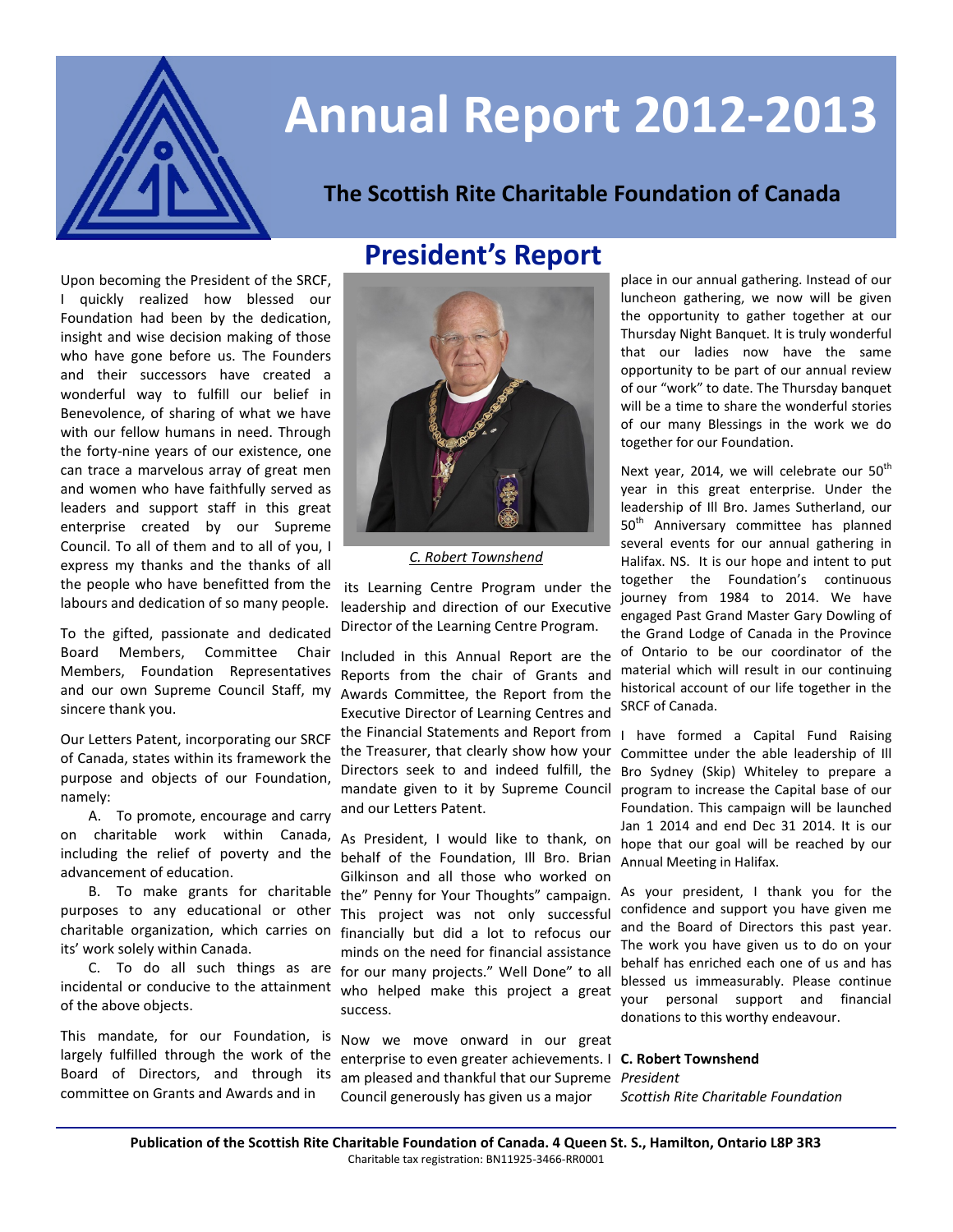For the year ended May 31, 2013 the Foundation continued to benefit from the generosity of our supporters and from positive events in the financial markets. The investment portfolio closed the year at \$15.7 million compared with \$14.8 million at May 31, 2012. The portfolio is stated at market values at year end.

The Foundation began reporting under Part III of the CICA Handbook accounting standards for not-for-profit organizations with a transition date of June 1, 2012. The financial statement formats and disclosures have changed somewhat and provide a clearer view of the Foundation's activities.

Donations received were \$124,934 compared to \$121,606 last year. The generosity of our supporters through bequests helps the Foundation tremendously.

Investment income consists of realized income and unrealized gains and losses. In the current year, realized investment income was \$504,979 compared to \$750,306 in 2012. Unrealized gains or losses arise from changes in the portfolio values on the last trading day of the financial year. In 2012, the market declined and we recognized an unrealized loss of \$760,697. In 2013, the improving market conditions provided an unrealized gain of \$736,344. Interest rates remain low and affect the renewal rates we can earn on the fixed income instruments.

Your directors continue to look for ways to control costs. In 2013, operating expenses were \$138,839 compared with \$155,797 for 2012. During the year, payments were made to Calgary and Edmonton Learning Centres. Total distributions for grants, awards and bursaries were \$441,723 in 2013 compared with \$462,422 in 2012.

In 2013, the Foundation recognized an excess of revenue over expenses of \$820,826. In 2012, for reasons as explained above, the excess of expenses over revenue was \$262,429.

The directors have approved increasing the equity portion of the portfolio to 50%. The plan is to move cautiously towards this target. Since interest rates remain low, and are not expected to rise for an unpredictable period, equities provide opportunities for dividend yields that are higher than interest.

**Duncan S. Skinner** *Treasurer*

## **Treasurer's Report Statement of Operations**

| Year ended May 31                                                                                            | 2013    | 2012              |
|--------------------------------------------------------------------------------------------------------------|---------|-------------------|
| Revenue                                                                                                      | \$      | \$                |
| Donations                                                                                                    |         | 124,934 121,606   |
| <b>Bequests</b>                                                                                              |         | 35,131 244,575    |
| Investment Income                                                                                            |         | 482,400 558,251   |
| Gain on disposal of investments                                                                              |         | 22,579 192,055    |
|                                                                                                              |         | 665,044 1,116,487 |
| <b>Expenses</b>                                                                                              |         |                   |
| Administration                                                                                               | 63,476  | 72,408            |
| Directors' expenses                                                                                          | 16,779  | 13,216            |
| Insurance                                                                                                    | 7,761   | 7,872             |
| National Learning Centre expenses                                                                            | 25,407  | 21,788            |
| <b>Professional fees</b>                                                                                     | 22,916  | 29,359            |
| Promotion & public relations                                                                                 | 2,500   | 11,154            |
|                                                                                                              | 138,839 | 155,797           |
| Excess of revenue over expenses<br>before distributions & change in<br>unrealized gain (loss) on Investments | 526,205 | 960,690           |
| <b>Distributions</b>                                                                                         |         |                   |
| Grants                                                                                                       |         | 381,723 407,672   |
| Awards                                                                                                       |         | 6,000             |
| <b>Bursaries</b>                                                                                             | 15,000  | 3,750             |
| Learning Centre grants                                                                                       | 45,000  | 45,000            |
|                                                                                                              |         | 441,723 462,422   |
| Excess of revenue over expenses<br>before change in unrealized gain<br>(loss) on investments                 |         | 84,482 498,268    |
| Change in unrealized gain/(loss) on<br>investments                                                           |         | 736,344 (760,697) |
| Excess of revenue over expenses<br>(expenses over revenue)                                                   |         | 820,826 (262,429) |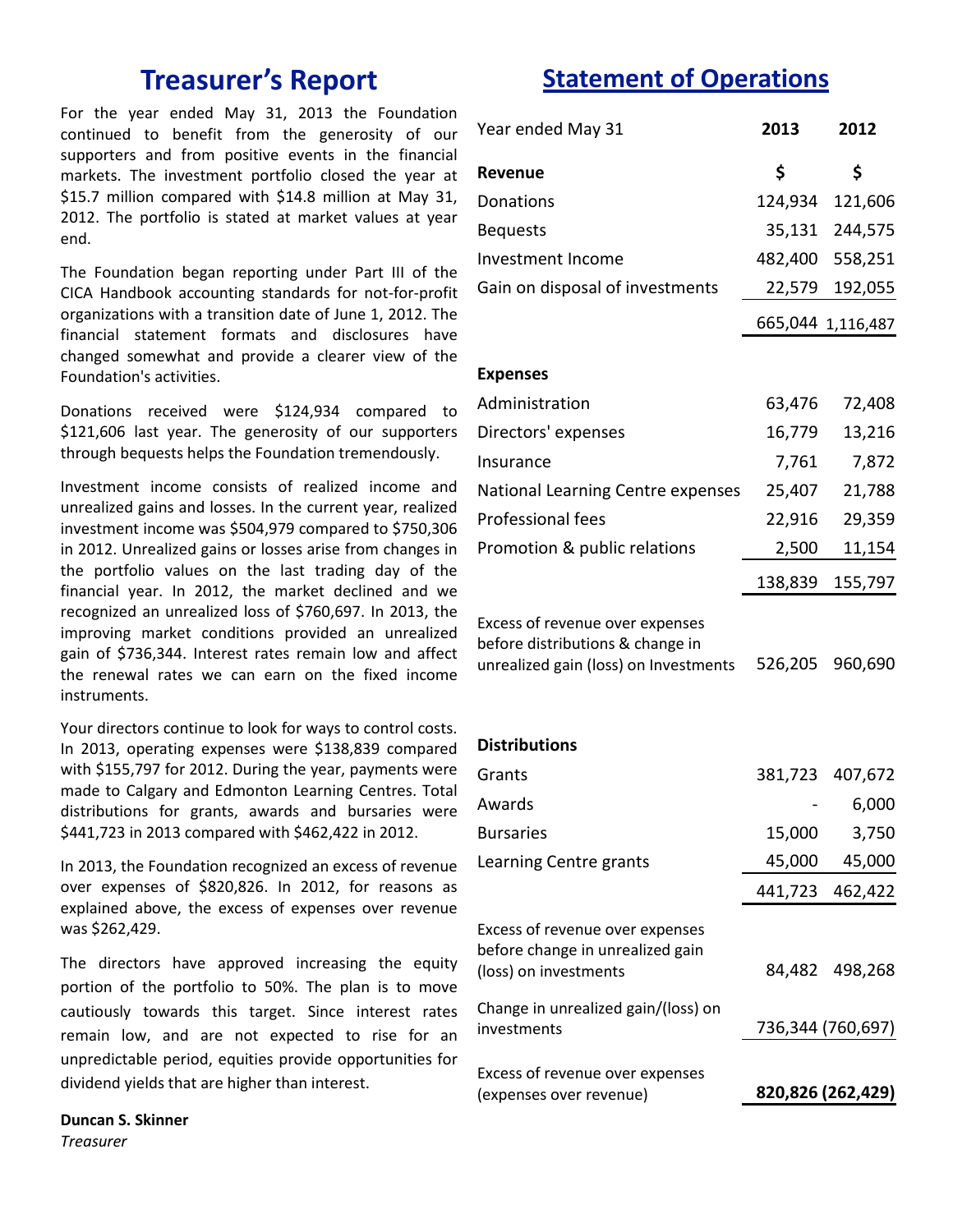#### **Statement of Financial Position**

| Year ended May 31<br><b>Assets</b> | 2013<br>\$            | 2012<br>\$            |
|------------------------------------|-----------------------|-----------------------|
| Cash                               | 41,530                | 145,298               |
| Receivables                        | 400                   | 15,648                |
| HST/GST receivable                 | 37,915                | 31,109                |
| Prepaids                           | 5,269                 |                       |
|                                    | 85,114                | 192,055               |
| Investments                        | 15,741,116 14,837,462 |                       |
|                                    | 15,826,230 15,029,517 |                       |
| <b>Liabilities</b>                 |                       |                       |
| Payables and accruals              | 68,582                | 64,855                |
| Due to Learning Centres            | 17,160                | 45,000                |
|                                    | 85,742                | 109,855               |
| <b>Net assets</b>                  |                       | 15,740,488 14,919,662 |
|                                    |                       | 15,826,230 15,029,517 |

#### **Statement of Changes in Net Assets**

| Year ended May 31                                          | 2013 | 2012                  |
|------------------------------------------------------------|------|-----------------------|
|                                                            | S    | S                     |
| Net assets, beginning of year                              |      | 14,919,662 15,829,213 |
| Excess of revenue over expenses<br>(expenses over revenue) |      | 820,826 (262,429)     |
| <b>Transferred to Learning Centres</b>                     |      | (647, 122)            |
| Net assets, end of year                                    |      | 15,740,488 14,919,662 |

#### **Grants & Awards**

The Scottish Rite Charitable Foundation of Canada continues to support researchers who are seeking to "Help Solve the Puzzles of the Mind". Success can be seen in new understandings of the diseases, which may lead to new and effective treatments and a better quality of life for those coping with the disease, along with family and caregivers.

The Awards Committee is committed to supporting promising researchers during the early years of their studies. Recipients tell us that it was only through early funding by the Foundation that they were able to conduct their research and develop a personal reputation that attracted funding from other agencies in later years. They credit the Foundation with being the spark plug in starting a successful career.

During the last year, the Awards committee received 14 new applicants for Major Research Grants (\$35,000 per year for up to three years) and recommended funding 4 new Research Grants. In addition, the Foundation continues its support of 4 Major Grant recipients for a 2nd year and 3 recipients for a 3rd year. Total Major Grants in support of for 2012-2013 was \$378,822.

The Foundation was again indebted to Dr. Anurag Tandon from the University of Toronto, who Chairs the review panel with the generous assistance from professional colleagues across Canada.

The Deputy's Provincial Charitable Program continues to distribute funds across the country to worthy recipients. A total of 12 Deputy's Provincial Charitable Donations were distributed during the year with a total value of \$13,500.

The SRCF receives many letters of thanks from recipients expressing appreciation for the support received.

Scottish Rite members may learn more about the scope and results of the research funded through their donations through the Scottish Rite Charitable Foundation website ([www.srcf.ca\).](http://www.srcf.ca)

Respectfully submitted,

*therapeutic application*

| Dr. Gareth R. Taylor    | Dr. Loren Kline |
|-------------------------|-----------------|
| Chair, Awards Committee | Vice-Chair      |

**Dr. Robert Araya** \$35,000 **Université de Montréal**  *Role of dendritic spines in the processing, storage and integration of excitatory inputs on a murine model of Fragile-X mental retardation syndrome*  **Dr. Sarah Lippé \$33,648 Hôpital Ste-Justine** *Learning mechanisms in Fragile-X syndrome patients* **Dr. Marc Woodbury-Smith \$34,675 McMaster University** *Indentifying causes of Autism Spectrum disorder through Next-Generation Sequencing in combination with Genetic Linkage (2 Years only)* **Dr. Hong-Shuo Sun \$35,000 University of Toronto** *Role of ion channels in neonatal hypoxic-ischemic injury and cerebral palsy and its potential*